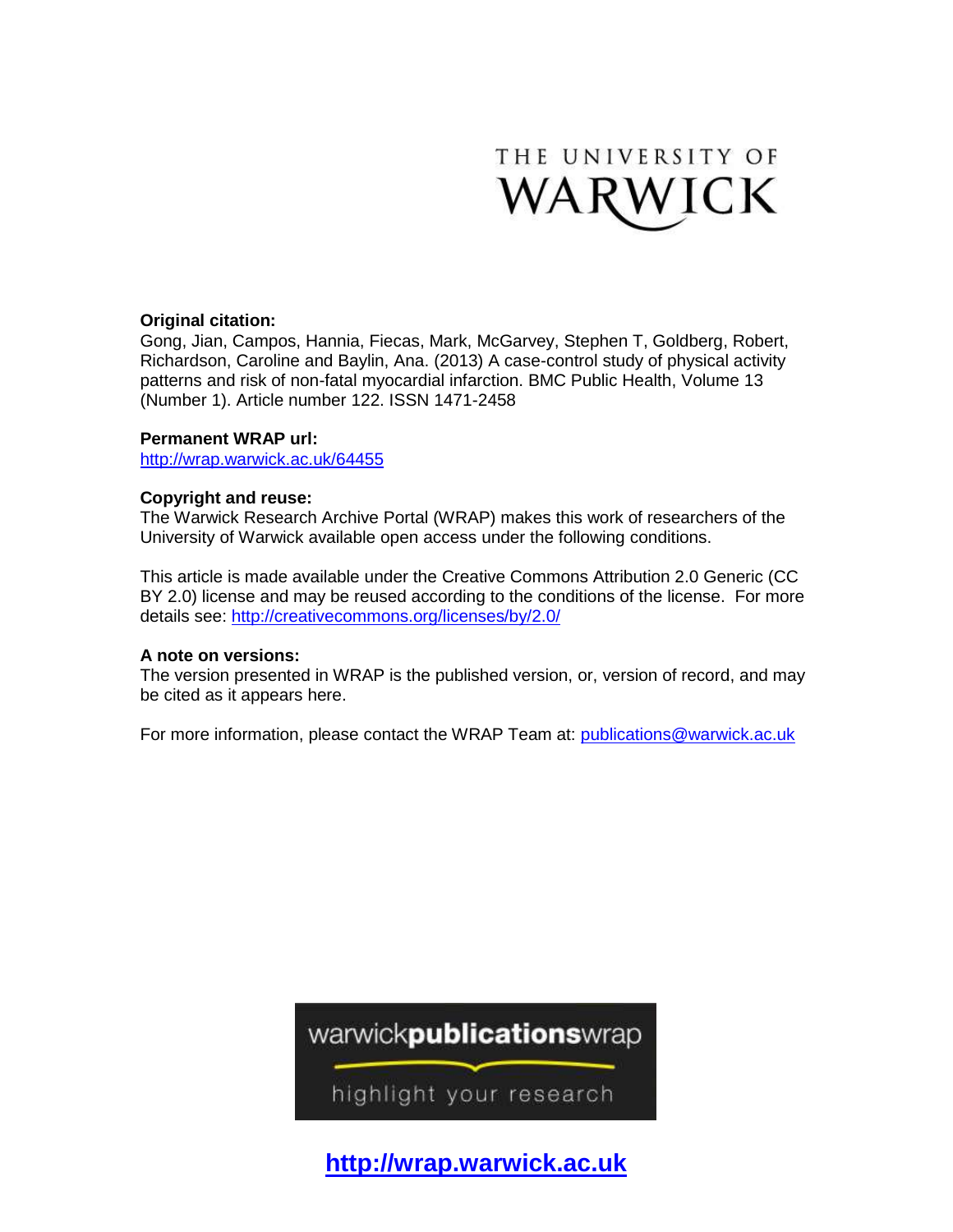# **RESEARCH ARTICLE Example 2014 CONSUMING A RESEARCH ARTICLE**



# A case-control study of physical activity patterns and risk of non-fatal myocardial infarction

Jian Gong<sup>1</sup>, Hannia Campos<sup>2</sup>, Mark Joseph A Fiecas<sup>3</sup>, Stephen T McGarvey<sup>1</sup>, Robert Goldberg<sup>4</sup> , Caroline Richardson<sup>5</sup> and Ana Baylin<sup>1,6\*</sup>

# Abstract

Background: The interactive effects of different types of physical activity on cardiovascular disease (CVD) risk have not been fully considered in previous studies. We aimed to identify physical activity patterns that take into account combinations of physical activities and examine the association between derived physical activity patterns and risk of acute myocardial infarction (AMI).

Methods: We examined the relationship between physical activity patterns, identified by principal component analysis (PCA), and AMI risk in a case-control study of myocardial infarction in Costa Rica (N=4172), 1994-2004. The component scores derived from PCA and total METS were used in natural cubic spline models to assess the association between physical activity and AMI risk.

Results: Four physical activity patterns were retained from PCA that were characterized as the rest/sleep, agricultural job, light indoor activity, and manual labor job patterns. The light indoor activity and rest/sleep patterns showed an inverse linear relation (P for linearity=0.001) and a U-shaped association (P for non-linearity=0.03) with AMI risk, respectively. There was an inverse association between total activity-related energy expenditure and AMI risk but it reached a plateau at high levels of physical activity ( $P$  for non-linearity=0.01).

**Conclusions:** These data suggest that a light indoor activity pattern is associated with reduced AMI risk. PCA provides a new approach to investigate the relationship between physical activity and CVD risk.

Keywords: Physical activity patterns, Myocardial infarction, Costa Rica

## Background

Numerous observational epidemiologic studies have demonstrated that physical activity is inversely related to cardiovascular morbidity and mortality [\[1](#page-9-0)-[4\]](#page-9-0). Physical activity may contribute up to 20% - 30% reduced risk of coronary heart disease [\[5,6\]](#page-9-0). However, studies have shown that different types of physical activities may have different effects on the risk of cardiovascular disease (CVD) and may interact together [\[7](#page-9-0)-[12](#page-9-0)]. For example, some leisure time activities such as walking, stair climbing, and cycling provide protection against CVD [\[7](#page-9-0)-[12](#page-9-0)], whereas others, such as intensive domestic physical activity, may not offer protection against CVD [[11](#page-9-0)]. There are also interactive

\* Correspondence: [abaylin@umich.edu](mailto:abaylin@umich.edu) <sup>1</sup>

6 Department of Epidemiology, School of Public Health, University of Michigan, Ann Arbor, MI 48109, USA

effects between lack of exercise and sitting at work and between demanding household work and sitting at work on the association with increased risk of acute myocardial infarction (AMI) [\[9](#page-9-0)]. Therefore, if we use a single summary measurement to reflect physical activity, such as METS, the association between physical activity and risk of CVD might be biased because subjects who have the same measured value may have a distinct combination of physical activities. Furthermore, studying different types of physical activity in isolation may not adequately consider any joint and interactive associations on the risk of CVD.

Previous models that incorporate one type of physical activity of interest and other types of physical activity (as potential confounders) for exploring the effects of each type of physical activity on CVD may be problematic because of the concomitant change in total physical activity. As one type of physical activity increases, total physical activity increases as well, given that the other



© 2013 Gong et al.; licensee BioMed Central Ltd. This is an Open Access article distributed under the terms of the Creative Commons Attribution License [\(http://creativecommons.org/licenses/by/2.0\)](http://creativecommons.org/licenses/by/2.0), which permits unrestricted use, distribution, and reproduction in any medium, provided the original work is properly cited.

<sup>&</sup>lt;sup>1</sup>Department of Community Health, Brown University, Providence, RI 02912, USA

Full list of author information is available at the end of the article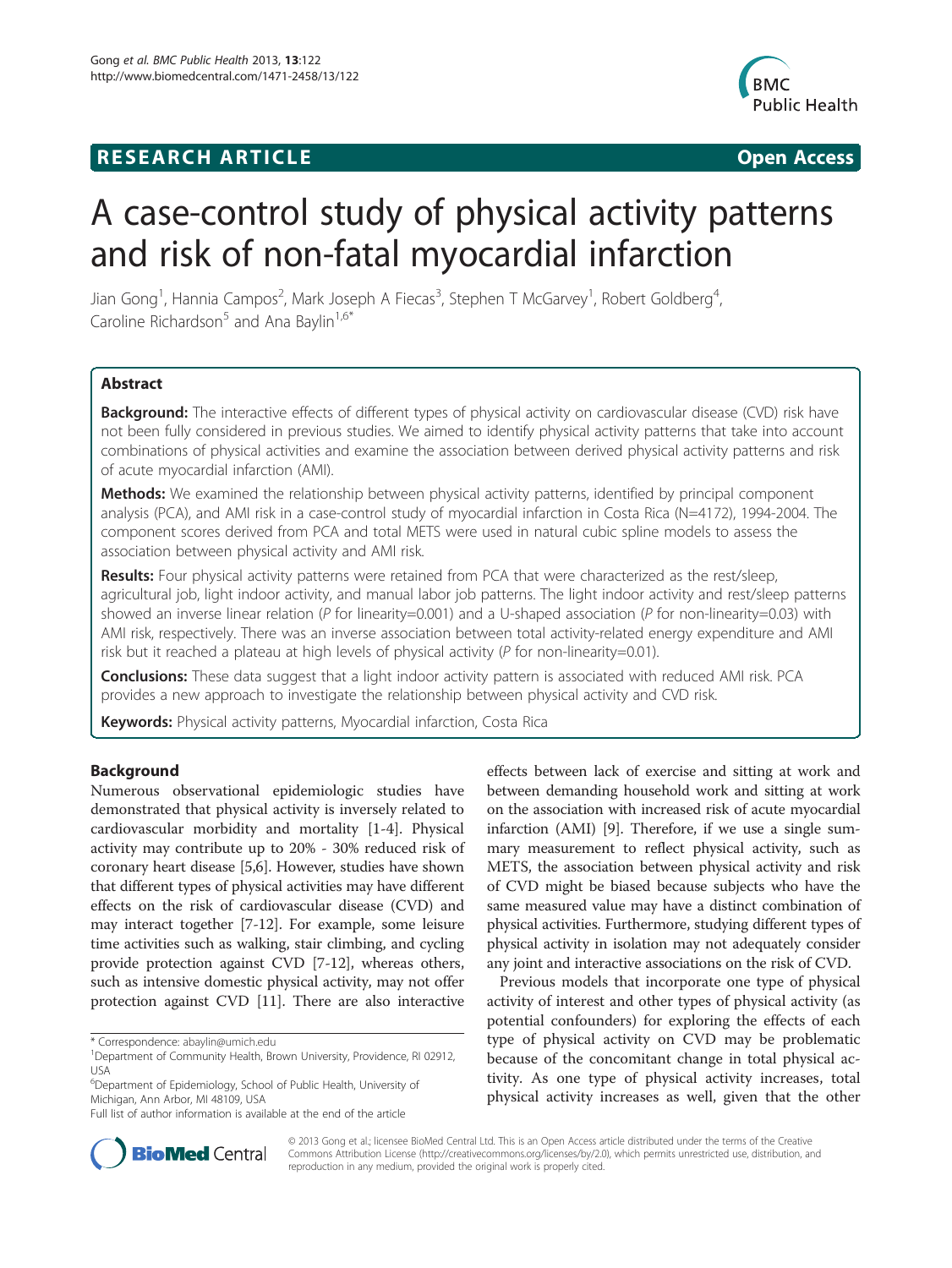<span id="page-2-0"></span>physical activities are fixed. Hence, the effect estimate of one type of physical activity does not present its pure effect, but includes the effects of total physical activity.

In order to overcome these challenges in the analysis of physical activity data, we used the method of principal component analysis (PCA) [\[13\]](#page-9-0) to identify physical activity patterns that take into account combinations of physical activities. We used both parametric and semi-parametric regression models to examine the association between derived physical activity patterns and risk of acute myocardial infarction (AMI). Data from a population-based, casecontrol study in Costa Rica were utilized for purposes of this investigation.

## Methods

#### Study population

In Costa Rica, CVD has been the country's leading cause of death since 1970 and the mortality rate for CVD has been declining since 2002 according to 2007 Health in the Americas, a report from World Health Organization. The participants in this study are cases and controls from a case-control study of non-fatal myocardial infarction conducted in the Central Valley in Costa Rica from 1994 to 2004. The study design and population have been described previously [\[14,15\]](#page-9-0). In brief, eligible cases were men and women who were diagnosed as survivors of a first AMI by two independent cardiologists at any of the six recruiting hospitals in the Central Valley of Costa Rica during the period 1994-2004. All cases met the World Health Organization criteria for AMI [[16](#page-9-0)]. Enrollment was carried out while cases were in the hospital's step-down-unit. One free-living control subject for each case, matched for age  $(± 5 \text{ years})$ , sex, and area of residence (county), was randomly selected using information available at the National Census and Statistics Bureau of Costa Rica. Participation rates were 98% for cases and 88% for controls. Cases and controls provided informed consent on documents approved by the Human Subjects Committee of the Harvard School of Public Health and the University of Costa Rica.

#### Data collection

Trained interviewers visited all study participants at their homes for purposes of collecting sociodemographic characteristics, physical activity, lifestyle, medical history, smoking, and dietary data by use of a standardized questionnaire [[15\]](#page-9-0). They visited cases, on average, within 3 weeks of hospital discharge (for controls, hospital discharge of the corresponding case subject) and when possible, by the same interviewer. Identical questionnaires and data collection procedures were used for cases and controls. The standardized activity questionnaire consisted of 18 questions and physical activity was determined by asking subjects the average frequency and time spent

on several occupational and leisure time activities during the last year. These activities were grouped into six categories according to their intensity or metabolic equivalents (METs): lying quietly in bed: afternoon nap or rest and night sleep (0.9 METs); sitting (1.0 METs); light indoor activity such as standing at work or at home (2.4 METs); moderate outdoor activity such as gardening, light agriculture and construction, and walking on flat surfaces (3.6 METs); vigorous aerobic activity such as heavy agriculture and construction, walking uphill, climbing stairs, jogging and other sports (7.1 METs); strenuous anaerobic activity such as carrying, pushing and lifting heavy objects (7.8 METs). Energy expenditure for each activity was calculated as the product of frequency, time, and intensity (METs). Total activity-related energy expenditure per day was calculated by the sum of energy expenditure on each activity listed in our questionnaire and was measured by total METs of activity performed each day. This questionnaire was previously used in a study of 465 people conducted in Costa Rica [\[17,18\]](#page-9-0). The data showed that the reported time spent on different types of daily activities using the questionnaire predicted higher fitness scores, lower LDL levels, and lower BMI. These results allow us to consider that the predictive validity of the questionnaire is reasonable.

| Table 1 Basic characteristics of first AMI survivors and |
|----------------------------------------------------------|
| matched controls in a case control study, Costa Rica,    |
| 1994 - 2004                                              |

| <b>Variables</b>                 | Cases (n=1999) | Controls (n=1999) |
|----------------------------------|----------------|-------------------|
| Age (Years)                      | 59 $(11)^a$    | 58 (11)           |
| Female(%)                        | 27.5           | 27.5              |
| Area of residence, % urban       | 39             | 39                |
| Income (US\$/mo)                 | 502 (382)      | 570 (418)         |
| Waist-to-hip ratio               | 0.97(0.07)     | 0.95(0.08)        |
| Current smoker (%)               | 39.4           | 20.6              |
| Hypertension (%)                 | 39.0           | 30.4              |
| Diabetes (%)                     | 25.0           | 14.5              |
| Hypercholesterolemia (%)         | 30.2           | 27.3              |
| Dietary variables                |                |                   |
| Total fat, % energy              | 32.5(5.8)      | 31.9(5.8)         |
| Saturated fat, % energy          | 12.5(3.1)      | 11.7(2.9)         |
| Monounsaturated fat,<br>% energy | 11.2(3.5)      | 11.3(4.1)         |
| Polyunsaturated fat, % energy    | 6.9(2.3)       | 7.1(2.3)          |
| Carbohydrate, % energy           | 54.4 (7.5)     | 55.4 (7.2)        |
| Protein, % energy                | 13.2(2.2)      | 13.0(2.1)         |
| Fiber (g/day)                    | 25.1(9.2)      | 24.0(8.7)         |
| Total calorie intake (kcal/day)  | 2703 (947)     | 2432 (751)        |

<sup>a</sup> Mean (SD).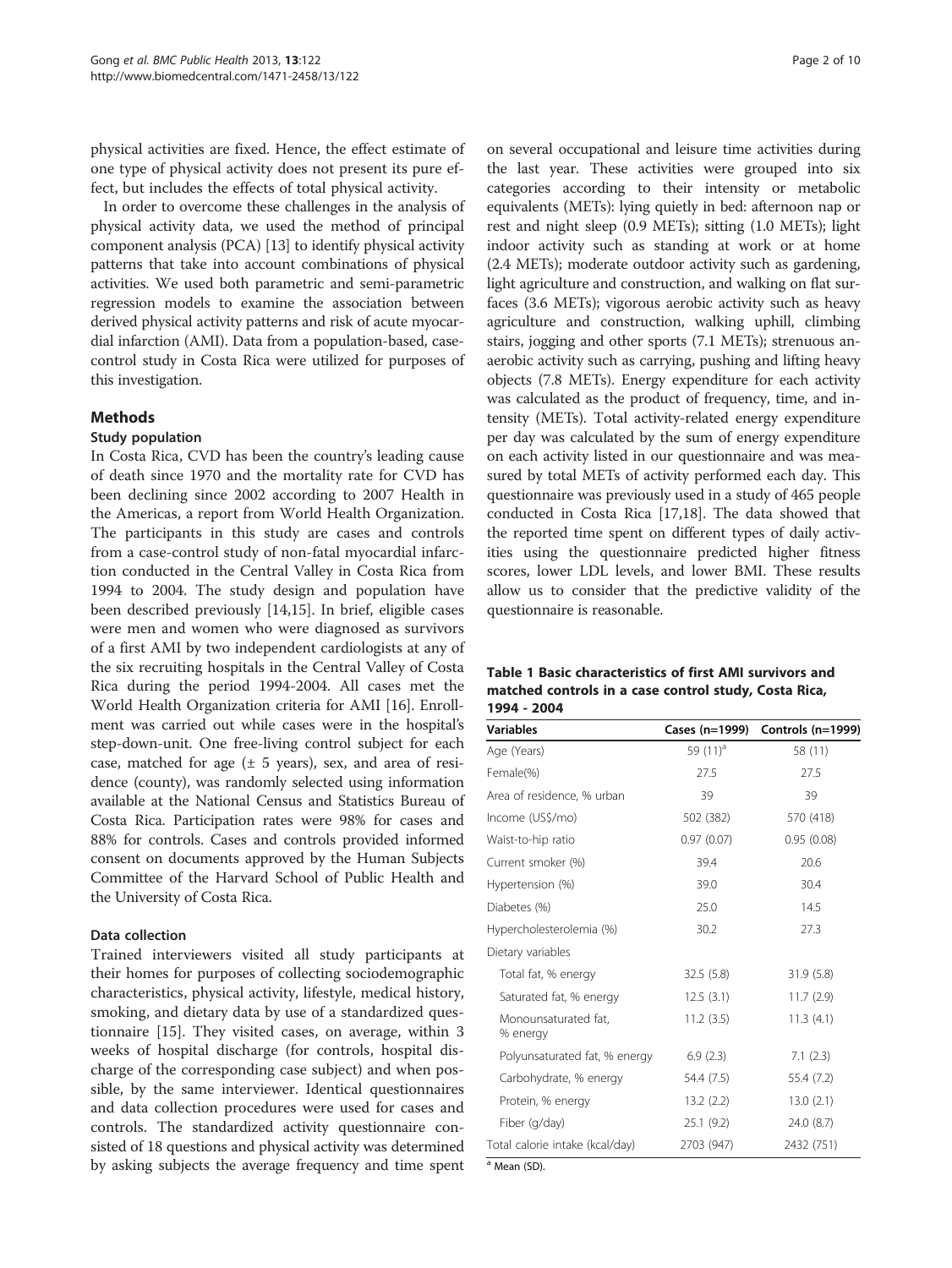| Page 3 of 10 |  |  |
|--------------|--|--|
|              |  |  |
|              |  |  |

|                           |                 | Activity-related energy expenditure (METs/day)<br>Time(h:min/day) |             |              |  |
|---------------------------|-----------------|-------------------------------------------------------------------|-------------|--------------|--|
|                           | Cases           | <b>Controls</b>                                                   | Cases       | Control      |  |
| All physical activities   | 30.9 $(13.3)^a$ | 32.4 (12.9)                                                       | 21:01(5:17) | 21:30 (5:01) |  |
| Sitting                   | 4.5(5.5)        | 4.5(5.5)                                                          | 4:30(5:30)  | 4:30(5:30)   |  |
| Lying and napping         | 1.5(2.3)        | 1.2(2.1)                                                          | 1:41(2:17)  | 1:17(2:17)   |  |
| Light indoor activities   | 10.4(13.6)      | 10.7(12.7)                                                        | 4:30(6:00)  | 4:38(5:30)   |  |
| Light-moderate activities | 1.3(5.2)        | 1.6(5.0)                                                          | 0:30(1:37)  | 0:35(1:28)   |  |
| Vigorous activities       | 0.2(1.3)        | 0.3(1.2)                                                          | 0:01(0:10)  | 0:02(0:09)   |  |
| Sports                    | 0.0(0.0)        | 0.0(1.3)                                                          | 0:00(0:00)  | 0:00(0:13)   |  |
| Sleeping                  | 6.3(1.8)        | 6.3(1.8)                                                          | 7:00(2:00)  | 7:00(2:00)   |  |

<span id="page-3-0"></span>Table 2 Activity-related energy expenditure and time spent on different daily activities in a case control study, Costa Rica, 1994 - 2004

a Median (interquartile range).

## Data analysis

All analyses were carried out with SAS (Version 9.1; SAS Institute, Cary, NC). The original sample size was composed of 2,273 cases and 2,274 controls. A total of 274 cases and 275 controls were excluded due to missing information on physical activity and the covariates in the data analysis (n=139), implausible total activity-related energy expenditure (> 2 SD from the mean energy expenditure, n=187), and losing matched controls/cases after performing rematching based on the original matching criteria (n=223). The final study sample consisted of 1999 case-control pairs (total n=3998). We used PCA on the 18 questions of the standardized activity questionnaire to identify physical activity patterns. The components (i.e. physical activity patterns) were extracted using an orthogonal matrix to achieve a simple structure that facilitates interpretability and makes the derived patterns independent of each other. The following three criteria

|  |  |  |  | Table 3 Physical activity patterns from PCA in a case control study, Costa Rica, 1994 - 2004 |  |  |  |
|--|--|--|--|----------------------------------------------------------------------------------------------|--|--|--|
|--|--|--|--|----------------------------------------------------------------------------------------------|--|--|--|

|                                                                                                    |                |             | Components     |                |
|----------------------------------------------------------------------------------------------------|----------------|-------------|----------------|----------------|
| Items                                                                                              | 1 <sup>a</sup> | $2^{\sf b}$ | 3 <sup>c</sup> | 4 <sup>d</sup> |
| Sleep during weekday                                                                               | $94*$          | 2           | $-9$           | $-Q$           |
| Sleep during weekend                                                                               | $94*$          | $-2$        | $-7$           | $-7$           |
| Nap                                                                                                | 4              | $\Omega$    | $-12$          | $-38*$         |
| Lie in bed during the day to watch TV, read, and listen to music                                   | $-45*$         | $-7$        | $-17$          | $-22$          |
| Sit, either at work or in activities such as driving, watching TV                                  | $-1$           | $-28$       | $-74*$         | $-12$          |
| Stand in very light activities at work or at home such as filing, coping, and doing laundry        | $-7$           | $-36*$      | $63*$          | $-8$           |
| Stand cleaning in general such as moping, brooming, garage, washing windows, and sidewalk          | 4              | $-1$        | 55*            | $-15$          |
| Standing and squatting in the garden work such as weeding and watering                             | $\overline{2}$ | 58*         | 3              | $-3$           |
| Work in agriculture (not vigorously) such as planting, picking coffee, and cultivating.            | $\overline{2}$ | 58*         | $-6$           | $-17$          |
| Work in construction such as painting, chopping wood, and carpentry                                | 2              | 14          | $-13$          | $62*$          |
| Walk on flat terrain in the city                                                                   | $\overline{2}$ | 17          | 11             | 15             |
| Do heavy and vigorous jobs which made you sweat such as shovelling, digging ditches, cutting trees | 3              | 57*         | $-7$           | 9              |
| Walk on mountainous terrain (farm)                                                                 | $-3$           | $47*$       | 5              | $-5$           |
| Climb steps                                                                                        | 2              | $-17$       | -8             | $64*$          |
| Practice sports, i.e. teams, such as soccer, basketball, and volleyball                            | $\Omega$       | $-5$        | $-7$           | 13             |
| Practice sports, i.e. running, bicycling, swimming, etc.                                           | 2              | $-2$        | $-5$           | 16             |
| Practice any other sports (not listed above)                                                       | $-9$           | $-14$       | $-7$           | $-13$          |
| Move or carry very heavy items which made you sweat such as carrying furniture, luggage, and water |                | 12          | 16             | $31*$          |

<sup>a</sup> Rest/sleep pattern; <sup>b</sup> agricultural job pattern; <sup>c</sup> light indoor activity patter; <sup>d</sup> manual labor job pattern.

Note: Component loadings are multiplied by 100 and rounded to the nearest integer. Values greater than 0.3 are flagged by an '\*'. The patterns are named based on activities that have high positive loadings, for example the agricultural job pattern have high positive loadings on activities like "standing and squatting in the garden work" or "work in agriculture", while it has high negative loadings in activities that are more representative of other patterns (i.e. "Stand in very light activities at work or at home such as filing, coping, and doing laundry").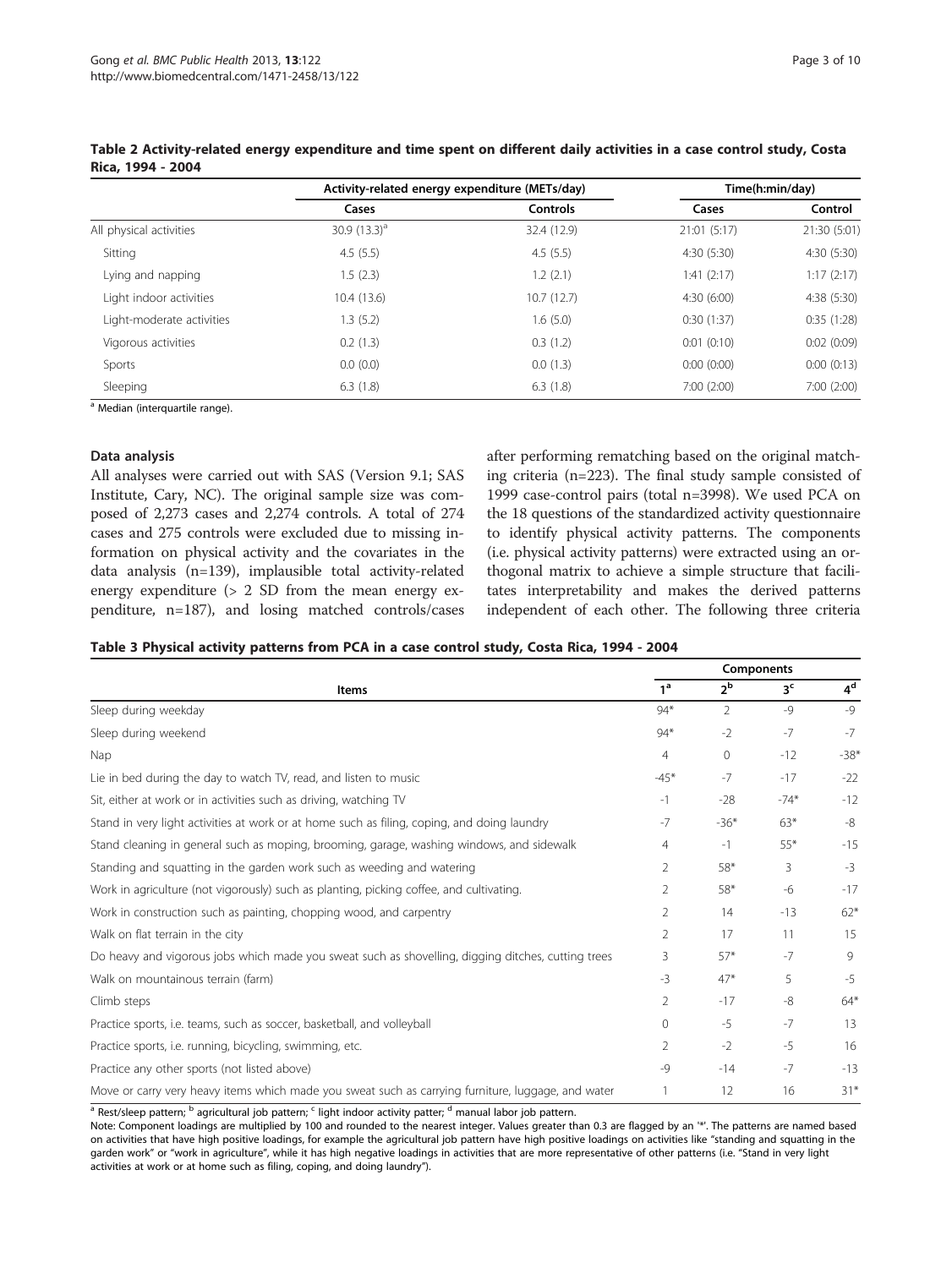<span id="page-4-0"></span>were used to determine the number of components to retain: the criterion of eigenvalues exceeding one, the scree plot, and the interpretability of each component [[13](#page-9-0)]. The component score of each pattern for each subject was calculated by summing the hours spent on physical activities weighted by their component loadings. The higher component scores indicate better adherence to a certain physical activity pattern. As part of a sensitivity analysis, we performed PCA stratified by sex.

We used paired t-tests and McNemar tests to compare means and proportions between cases and controls, given the matched design. We used parametric regression models (conditional logistic regression) and semi-parametric regression models (natural cubic splines) to assess the association of AMI risk with extracted physical activities patterns and total activity-related energy expenditure. In the parametric regression models, component scores of each extracted pattern and total activity-related energy expenditure (total METs per day) were divided into quintiles. Quintiles of those variables were entered in multivariate conditional logistic regression analysis to calculate odds ratios (OR) and 95% confidence intervals. Tests for trend were derived from conditional logistical regression with a single term representing the medians of quintiles 1-5. In semi-parametric regression models, natural cubic splines were fitted to conditional logistic regression models to examine the relationship between total activity-related energy expenditure and risk of AMI and the association between extracted physical activity patterns and risk of AMI. Natural cubic splines are smooth polynomial functions that can be used to fit data and accommodate potential changes in the direction of the association across the distribution of an exposure. They are useful to examine nonparametrically the potential non-linear relation between the exposure and the outcome of interest. They are constructed of piecewise third-order polynomials which pass through a set of control points and it is linear in its tail beyond the boundary knots [[19-21\]](#page-9-0). Since they are numerically stable and allow computation of fit with great accuracy, natural cubic splines are widely used in semiparametric regression. A SAS macro named 'lgtphcurv9' [[22\]](#page-9-0) was used which implements natural cubic spline methodology to fit potential non-linear dose-response curves in logistic regression models. Likelihood ratio tests were performed to test non-linear and linear relations [\[22](#page-9-0)]. In semi-parametric regression models, the median value of the first quintile of exposure was used as reference.

## Results

The baseline characteristics of the study population are shown in Table [1.](#page-2-0) Compared to controls, cases had lower annual income and higher total daily caloric intake. Cases were more likely to be current smokers, have hypertension,

diabetes, hypercholesterolemia, and a sedentary lifestyle. The median total activity-related energy expenditure was 30.9 METs/day (interquartile range: 13.3) for cases and 32.4 METs/day (interquartile range: 12.9) for controls (Table [2](#page-3-0)). Cases spent more time on lying and napping compared to controls. In contrast, controls spent more time on light indoor activities and light-moderate activities (Table [2](#page-3-0)).

The loadings for the first four components of our PCA are presented in Table [3.](#page-3-0) The first pattern had high positive loadings on sleep measures and high negative loadings on lying in bed during the day to watch TV, read books, or listen to music, and we labeled it as the rest/ sleep pattern. The second pattern had high positive loadings on items which are used to measure activities relevant to gardening and farming and high negative loadings on standing in very light activities at work or at home, and we labeled it as the agricultural job pattern. The third pattern had high positive loadings on items which are related to activities performed in the office or at home (i.e. high positive loadings on standing and moving and high negative loadings on sitting in the office or at home), and we labeled it as the light indoor activity pattern. The last pattern had high positive loadings on items which are used to assess activities related

Table 4 Characteristics by quintiles of total activityrelated energy expenditure (METs/day) among controls in a case control study, Costa Rica, 1994 - 2004

|                                             | Total activity-related energy<br>expenditure (METs / day) |                |      |      |      |  |
|---------------------------------------------|-----------------------------------------------------------|----------------|------|------|------|--|
| <b>Variables</b>                            | 01                                                        | O <sub>2</sub> | Q3   | O4   | Q5   |  |
| N                                           | 348                                                       | 387            | 429  | 422  | 413  |  |
| Age (Years)                                 | 60                                                        | 58             | 58   | 58   | 57   |  |
| Female (%)                                  | 24                                                        | 32             | 31   | 31   | 19   |  |
| Area of residence, %urban                   | 52                                                        | 43             | 39   | 40   | 25   |  |
| Income (US\$/mo)                            | 601                                                       | 580            | 595  | 562  | 515  |  |
| Waist-to-hip ratio                          | 0.96                                                      | 0.94           | 0.94 | 0.95 | 0.95 |  |
| Current smoker (%)                          | 22                                                        | 21             | 20   | 17   | 23   |  |
| Hypertension (%)                            | 33                                                        | 32             | 29   | 34   | 24   |  |
| Diabetes (%)                                | 16                                                        | 16             | 13   | 17   | 11   |  |
| Hypercholesterolemia (%)                    | 28                                                        | 27             | 25   | 30   | 27   |  |
| Plasma Triglyceride (mg/dl)                 | 162                                                       | 152            | 153  | 149  | 137  |  |
| Plasma HDL (mg/dl)                          | 50                                                        | 50             | 51   | 52   | 51   |  |
| Saturated fat intake (mg/day)               | 27                                                        | 29             | 26   | 29   | 30   |  |
| Total calorie intake (kcal/day)             | 2343                                                      | 2442           | 2308 | 2463 | 2596 |  |
| TEE <sup>d</sup> in light indoor activities | 4.0                                                       | 8.8            | 14.2 | 17.0 | 14.0 |  |
| TEE in light-moderate activities            | 1.5                                                       | 2.1            | 2.5  | 4.2  | 13.2 |  |
| TEE in vigorous activities                  | 0.5                                                       | 0.8            | 0.9  | 1.5  | 6.5  |  |
| TEE in Sports                               | 0.4                                                       | 0.5            | 0.9  | 1.2  | 2.6  |  |
| TEE in Sleeping                             | 6.2                                                       | 6.4            | 6.3  | 6.4  | 6.5  |  |

<sup>a</sup>: TEE, total activity-related energy expenditure (METs per day).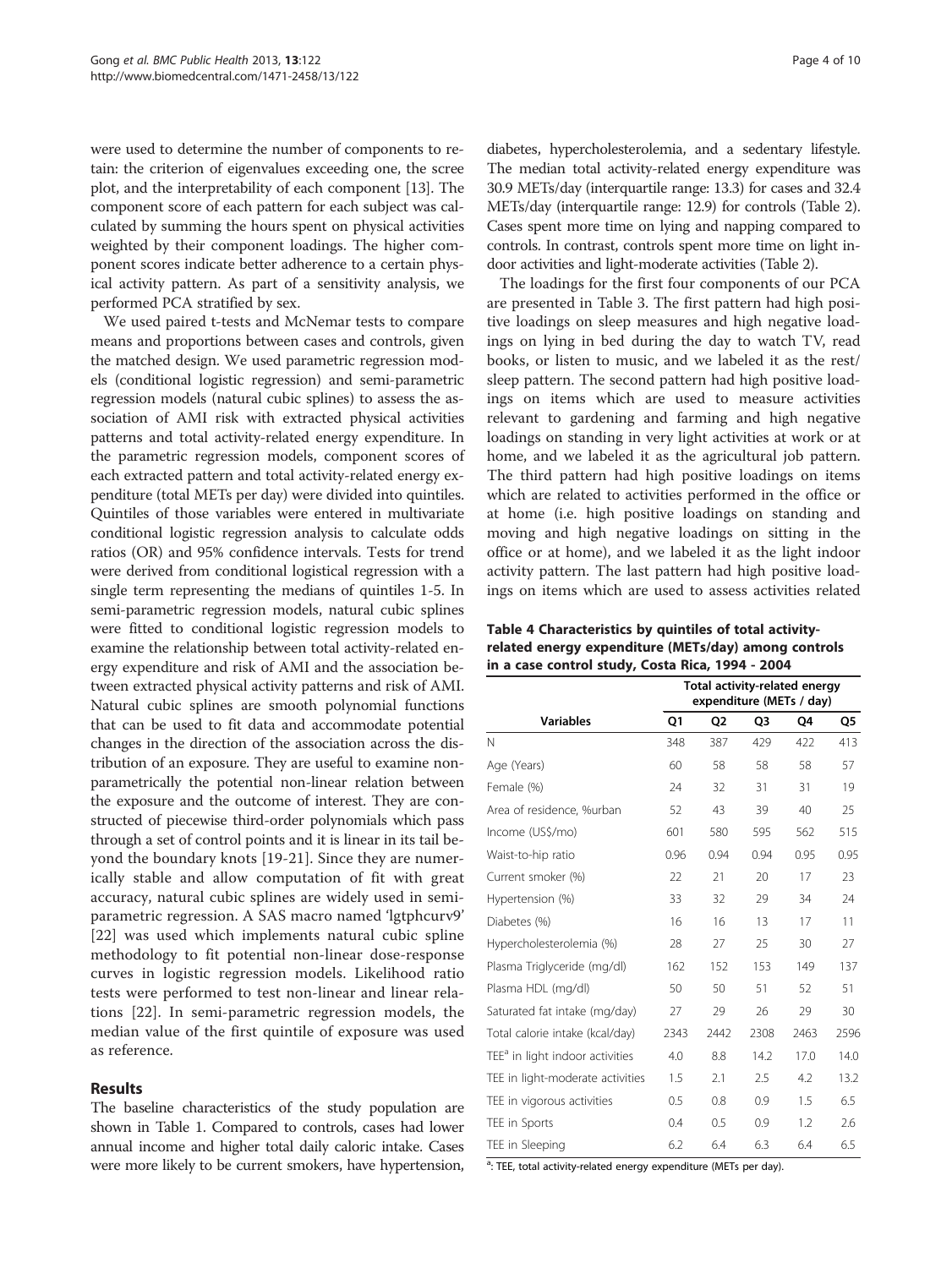to construction (e.g. painting, chopping wood, roofing, moving or carrying heavy items, climbing steps, etc.) and high negative loadings on napping, and we labeled it as the manual labor job pattern. We performed PCA stratified by sex. There was no manual labor pattern in women, but the other three physical activity patterns were similar between women and men. Thus, we only report the results from the combined analysis to maximize power.

Increased activity-related energy expenditure was associated with area of residence, less annual income, hypertension, higher saturated fat intake, and higher total calorie intake per day among controls (Table [4](#page-4-0)). Table 5 summarizes conditional logistic regression models that were used to evaluate the associations between four extracted physical activity patterns, total activity-related energy expenditure, and risk of AMI. The first models were controlled by matching factors (age, sex, and area of residence), and the fully adjusted models were controlled by matching factors plus adjustment for annual income, smoking status, and saturated fat intake per day. Among the four extracted physical activity patterns, only the light indoor activity pattern was significantly associated with AMI risk. As compared to subjects in the lowest level of component score, the OR for those in the highest level was 0.72 (95% CI: 0.59, 0.89; P for trend = 0.002) in the model adjusted for matching factors. This

association remained statistically significant in the fully adjusted model (OR = 0.72, 95% CI: 0.57, 0.90; P for trend =0.002). However, we observed a U-shaped relationship between the rest/sleep pattern and AMI risk. In the fully adjusted model, compared to subjects in the first quintile of component score, the ORs were 0.85 (95% CI: 0.68, 1.06) for subjects in the second quintile, 0.79 (95% CI: 0.64, 0.98) in the third quintile, 0.87 (95% CI: 0.70, 1.08) in the fourth quintile, and 0.85 (95% CI: 0.69, 1.06) in the highest quintile. No statistically significant associations were found between the remaining two physical activity patterns (agricultural job and manual labor job) and risk of AMI. Total activity-related energy expenditure was negatively associated with risk of AMI. The OR for subjects in the highest vs. lowest category was 0.71 (95% CI: 0.58, 0.86; P for trend < 0.001) in the model adjusted for matching factors. This association did not change in the fully adjusted model.

To further explore the association of AMI risk with the rest/sleep pattern, the light indoor activity pattern, and total activity-related energy expenditure, we fitted natural cubic splines. Models were controlled for the matching factors and potential confounders including annual income, smoking status, and daily saturated fat intake. As shown in Figure [1](#page-6-0), there was a non linear relationship (a U-shaped relation) between the rest/sleep pattern and

Table 5 Odds ratios and 95% confidence interval for AMI according to quintiles of scores for four physical activity patterns and daily total activity-related energy expenditure in a case control study, Costa Rica, 1994 - 2004

|         |                |                   |                                                                            |      |            |      | Quintiles of component scores for the first factor (rest/sleep)        |      |            | P for trend |
|---------|----------------|-------------------|----------------------------------------------------------------------------|------|------------|------|------------------------------------------------------------------------|------|------------|-------------|
|         | 1 <sup>a</sup> | $\overline{2}$    |                                                                            | 3.   |            | 4    |                                                                        | 5    |            |             |
| Model 1 | 1.0            | 0.76 <sup>b</sup> | $0.63, 0.93^c$                                                             | 0.73 | 0.60, 0.88 | 0.78 | 0.65, 0.95                                                             | 0.82 | 0.68.1.00  | 0.05        |
| Model 2 | 1.0            | 0.85              | 0.68, 1.06                                                                 | 0.79 | 0.64, 0.98 | 0.87 | 0.70, 1.08                                                             | 0.85 | 0.69, 1.06 | 0.17        |
|         |                |                   |                                                                            |      |            |      | Quintiles of component scores for the second factor (agricultural job) |      |            |             |
|         | 1              | $\overline{2}$    |                                                                            | 3    |            | 4    |                                                                        | 5    |            |             |
| Model 1 | 1.0            | 1.24              | 1.02, 1.50                                                                 | 1.36 | 1.11, 1.65 | 1.26 | 1.03, 1.55                                                             | 1.25 | 1.01, 1.54 | 0.16        |
| Model 2 | 1.0            | 1.11              | 0.90, 1.38                                                                 | 1.20 | 0.96, 1.49 | 1.18 | 0.94, 1.49                                                             | 1.02 | 0.81, 1.29 | 0.83        |
|         |                |                   | Quintiles of component scores for the third factor (light indoor activity) |      |            |      |                                                                        |      |            |             |
|         | 1              | $\overline{2}$    |                                                                            | 3    |            | 4    |                                                                        | 5    |            |             |
| Model 1 | 1.0            | 0.88              | 0.72, 1.08                                                                 | 0.79 | 0.65, 0.97 | 0.79 | 0.65, 0.96                                                             | 0.72 | 0.59, 0.89 | 0.002       |
| Model 2 | 1.0            | 0.95              | 0.76, 1.19                                                                 | 0.87 | 0.70, 1.09 | 0.81 | 0.65, 1.01                                                             | 0.72 | 0.57, 0.90 | 0.002       |
|         |                |                   |                                                                            |      |            |      | Quintiles of component scores for the fourth factor (manual labor job) |      |            |             |
|         | 1              | $\overline{2}$    |                                                                            | 3    |            | 4    |                                                                        | 5    |            |             |
| Model 1 | 1.0            | 0.79              | 0.65.0.96                                                                  | 0.90 | 0.73.1.09  | 0.79 | 0.65, 0.97                                                             | 0.78 | 0.63, 0.96 | 0.06        |
| Model 2 | 1.0            | 0.92              | 0.74, 1.14                                                                 | 1.01 | 0.81, 1.25 | 0.97 | 0.78, 1.21                                                             | 0.94 | 0.75, 1.19 | 0.75        |
|         |                |                   |                                                                            |      |            |      | Quintiles of total activity-related energy expenditure (METs / day)    |      |            |             |
|         | 1              | $\overline{2}$    |                                                                            | 3    |            | 4    |                                                                        | 5    |            |             |
| Model 1 | 1.0            | 0.80              | 0.66, 0.98                                                                 | 0.65 | 0.53, 0.80 | 0.67 | 0.55, 0.83                                                             | 0.71 | 0.58, 0.86 | < 0.001     |
| Model 2 | 1.0            | 0.80              | 0.64, 1.00                                                                 | 0.64 | 0.51, 0.80 | 0.69 | 0.55, 0.86                                                             | 0.64 | 0.51, 0.80 | < 0.001     |

 $a$  The first quintile as reference group;  $b$  odds ratio;  $c$  95% confidence interval.

Model 1: adjusted for matching factors (age, sex, and area of residence).

Model 2: adjusted for matching factors, smoking status, annual income, and total saturated fat intake per day.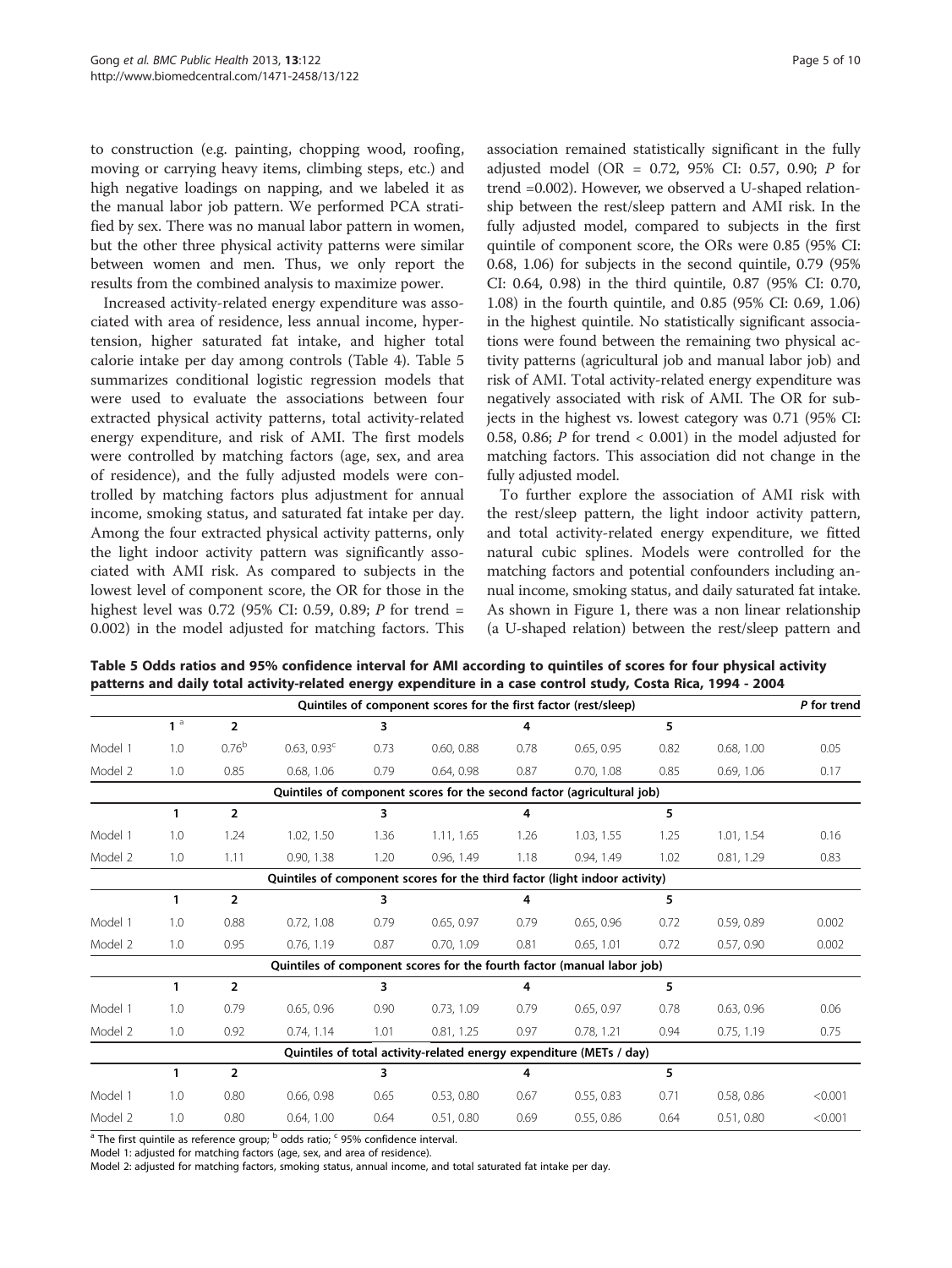<span id="page-6-0"></span>

risk of AMI ( $P$  value for the non-linearity = 0.03). Consistent with the parametric models, there was an inverse linear association between the light indoor activity pattern and risk of AMI ( $P$  values for linear relation test = 0.001) (Figure [2](#page-7-0)). Figure [3](#page-8-0) shows that the risk of AMI declined with the increase of total activity-related energy expenditure, but flattened out at high levels of physical activity (*P* value for the non-linearity =  $0.01$ ).

## **Discussion**

Four major physical activity patterns were identified from PCA in this Costa Rican population. The light indoor activity pattern was linearly and inversely associated with risk of AMI, whereas a U-shaped association was found for the rest/sleep pattern. No association was found between the agricultural job pattern and the manual labor job pattern and risk of AMI. In addition, we observed an inverse relationship between total activityrelated energy expenditure and AMI risk that reached a plateau at high levels.

In this study, we utilized two approaches for exposureresponse modeling: quintile presentation of the exposure and continuous presentation of the exposure fitting semiparametric models. Compared to the former approach, the latter one has several advantages: no need for the selection of cut-points to categorize exposure, which can influence the shape of a fitted dose-response curve; no power loss; and ease of comparisons across studies [[20,23](#page-9-0)]. The results from these two analytic approaches were consistent, indicating that semi-parametric models are valuable and powerful to explore the shape of an exposure-response relationship.

Previous studies have observed an association between sleep duration and risk of CVD, finding an increased risk of CHD or stroke with habitual sleeping duration of less than 6 hours per night [\[24](#page-9-0)-[27\]](#page-9-0) and long sleep duration (sleep duration >9 hours/night) [[24,25\]](#page-9-0). The potential mechanisms between decreased sleep duration and risk of CHD are not fully understood but likely include sympathetic overactivity, increases in blood pressure, and decreased glucose tolerance [\[25](#page-9-0)]. Consistent with these results, we observed a U-shaped association between the rest/sleep pattern and AMI risk. Although the component score of the rest/sleep pattern could not provide the exact range of sleep duration beyond which the risk of AMI would be increased, the majority of the rest sleep pattern is sleeping and our results suggest that either shortened or long sleep duration could increase the risk of CHD. It is possible that longer sleep duration is related to sleep apnea [[28\]](#page-9-0), however we cannot assess this association directly since we did not collected sleep apnea information. On the other hand sleep duration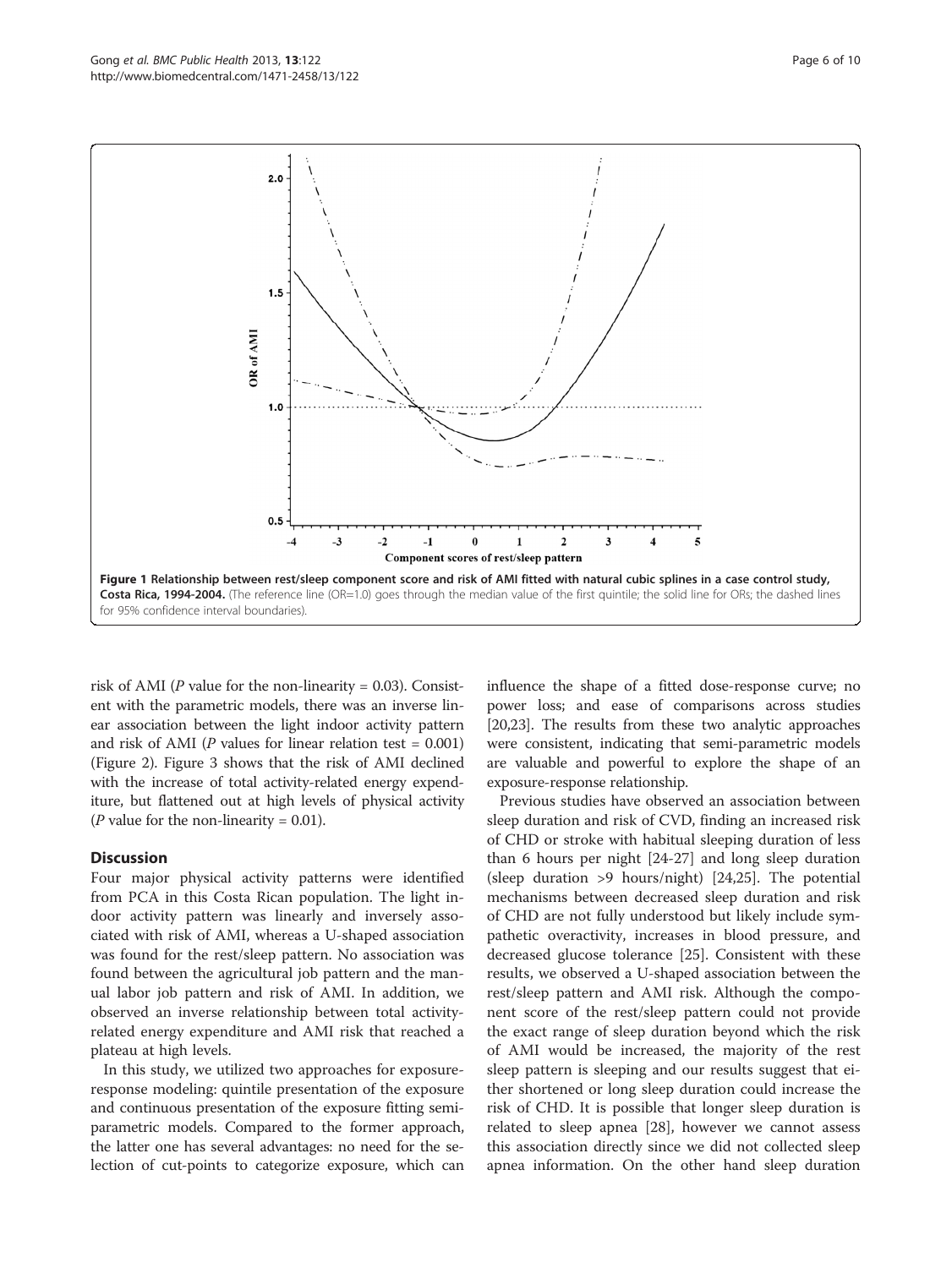and BMI were not associated in this population (data not shown)

Study results on the association between domestic physical activity and CVD risk vary from protective [\[9](#page-9-0)] to null [\[11\]](#page-9-0). Likewise, studies on the effects of occupational related physical activity on the risk of CVD also have shown inconsistent results ranging from protective effects [\[29,30\]](#page-9-0) and null effects [\[31,32\]](#page-9-0), to harmful effects [[33,](#page-9-0)[34\]](#page-10-0). These inconsistencies might be due to residual confounding effects, distinct definitions of domestic or occupational physical activity, measurement error, and different characteristics of the study population. In our study, the occupational physical activities in the light indoor activity pattern mainly correlated positively with standing and moving at work and inversely with sitting. These activities have been associated with a lower risk of CVD in previous studies [[7,9\]](#page-9-0). On the other hand, the light indoor activity pattern did not include some strenuous or very strenuous work (e.g. lifting, carrying, and planting workload), which have been found to increase the risk of AMI [[9\]](#page-9-0). We found no associations between

the agricultural job pattern and the manual labor job pattern and risk of AMI. While walking and climbing steps could provide beneficial effects on CVD [[9,12](#page-9-0)], some strenuous or very strenuous work such as lifting, carrying, and planting could increase the risk of AMI [[9\]](#page-9-0). Thus, it is possible that the protective effects of some activities in the agricultural job and manual labor job patterns, such as walking and climbing steps, are overshadowed by the potential detrimental effects of some very strenuous activities such as lifting and carrying. It is noteworthy that agricultural and manual labor jobs in Costa Rica still include very strenuous activities as opposed to other countries like the US. On the other hand, our null findings may also be the result of measurement error and residual confounding because of imperfect adjustment for socioeconomic status and other lifestyle factors such as diet and smoking.

A dose-response relation between physical activity and risk of CVD has been well documented in several largescale prospective studies [\[35-38](#page-10-0)]. However, the exact shape of the dose-response curve remains unclear. Consistent with previous studies [\[35](#page-10-0)-[38\]](#page-10-0), our study indicated

<span id="page-7-0"></span>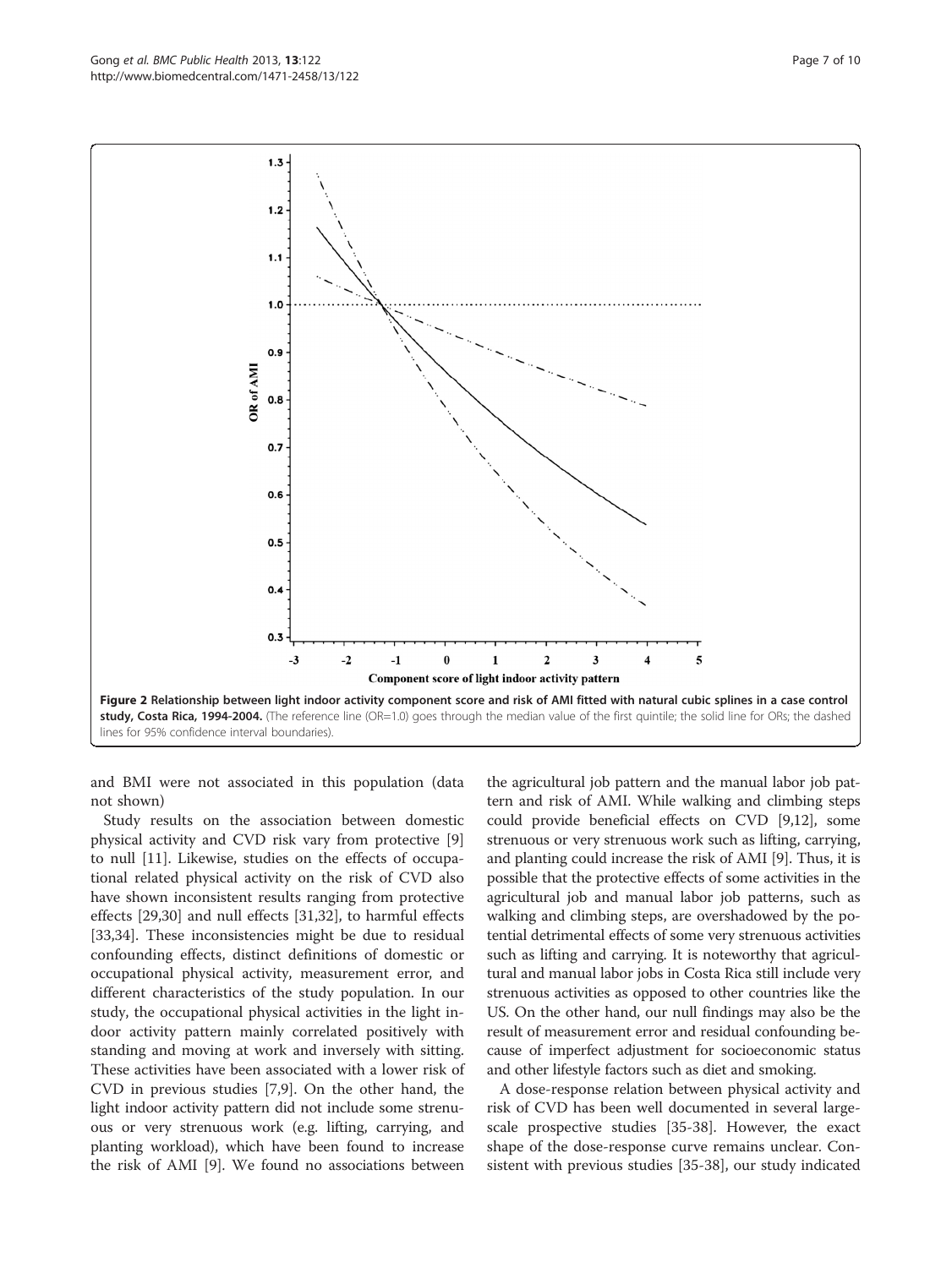that the association between total activity-related energy expenditure and AMI risk is protective. However, we observed that the decreasing risk flattened out at high levels. Occupational physical activities contributed to high levels of total activity-related energy expenditure in our study (Table [4\)](#page-4-0), and we did not find an association of AMI risk with the agricultural or manual labor job patterns.

Our study has several limitations that must be kept in mind in interpreting our study findings. Our study is a case-control study and, thus, the temporal relationship between physical activity and AMI risk is unclear. As in all observational studies, we cannot establish causal associations. Self-reported physical activity measurements contain large measurement error [[39,40\]](#page-10-0), which may lead to underestimate the effect of physical activity on AMI risk [[41](#page-10-0)]. Recall bias is an issue in case-control studies. If controls are more likely to under-report daily physical activities than cases, the results could be biased towards the null hypothesis; if controls, due to social desirability, overestimate their physical activities while cases do not, then the effects of physical activity could be overestimated. However, our results on total activity-related energy expenditure are

consistent with those from previous studies. Thus, recall bias is less likely to play a role in our study. Another potential limitation is that cases only included survivors of a first AMI. We cannot exclude residual confounding in our estimates. For example, occupation stress, a potential confounder, was not accounted for in our study because the information was not available. Our results may not be generalizable to other populations, since physical activity patterns are likely to vary according to many factors such as population level economic development, individual level socioeconomic status, the built environment, and distribution of leisure and occupational activities.

## Conclusion

In conclusion, principal component analysis provides a new approach to investigate the relationship between physical activity and CVD risk and semi-parametric regression models could be a valuable method to explore exposureresponse associations. Based on these approaches, we found that the light indoor activity pattern was inversely associated with risk of AMI, a U-shaped association was found for the rest/sleep pattern, and we confirmed the negative but nonlinear association between total activity-

<span id="page-8-0"></span>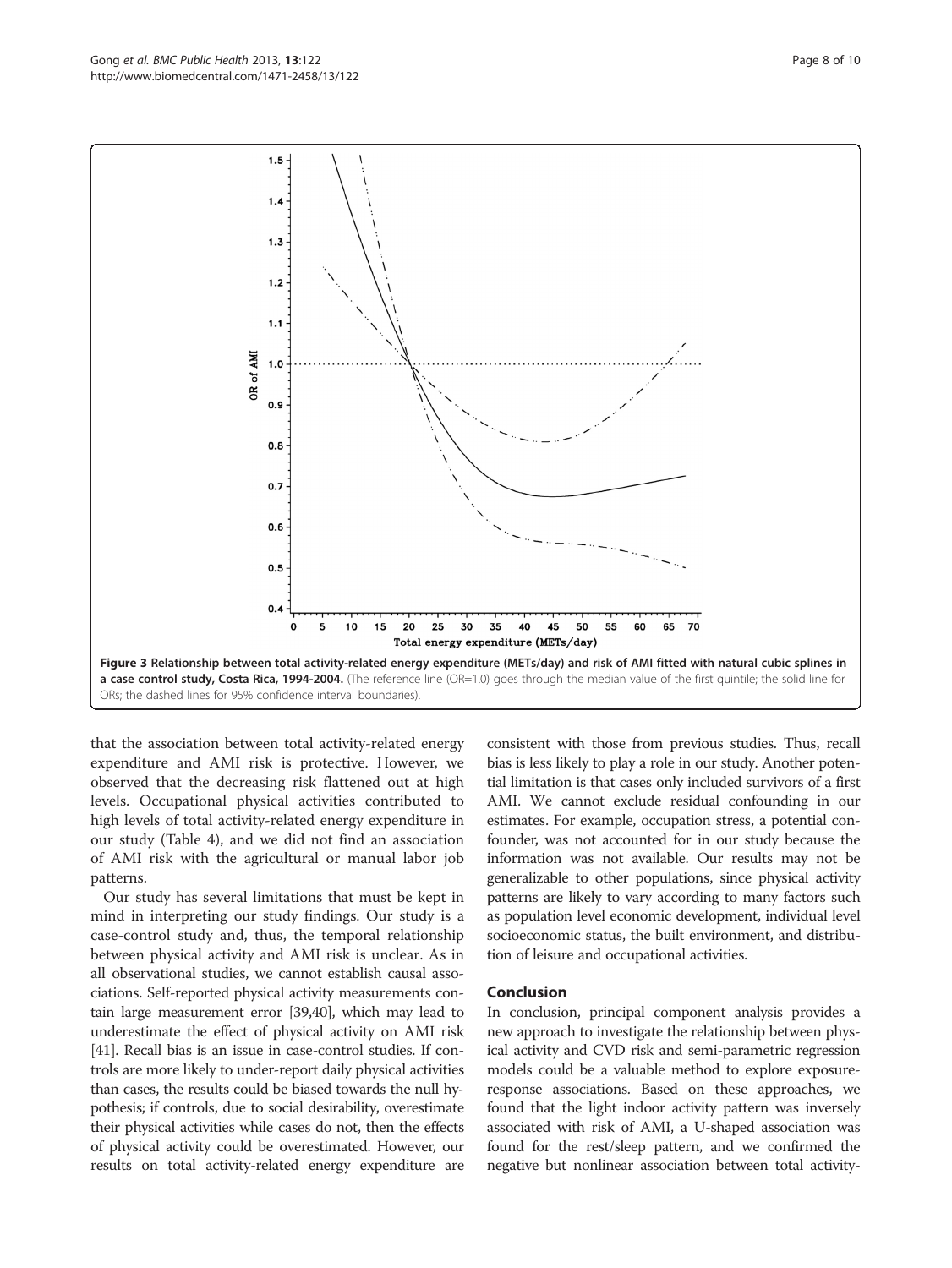<span id="page-9-0"></span>related energy expenditure and AMI risk. Further research on different populations is required to validate the application of PCA to deriving physical activity patterns and confirm our findings.

#### Competing interests

The authors declare that they have no competing interests.

#### Authors' contributions

JG performed the statistical analysis and drafted the manuscript. MJAF participated in the statistical analysis. STM, RG, and CR helped to draft the manuscript. AB and HC conceived of the study, and participated in its design and coordination and helped to draft the manuscript. All authors read and approved the final manuscript.

#### Acknowledgements

This work was supported by the National Institutes of Health (HL49086, HL60692, and HL081549).

#### Author details

<sup>1</sup>Department of Community Health, Brown University, Providence, RI 02912, USA. <sup>2</sup>Department of Nutrition, Harvard School of Public Health, Boston, MA 02115, USA. <sup>3</sup>Department of Psychiatry, University of California, San DiegoLa JollaCA 92093, USA. <sup>4</sup>Department of Quantitative Health Sciences, University of Massachusetts Medical School, Worcester, MA 01655, USA. <sup>5</sup>Deparment of Family Medicine, University of Michigan, Ann Arbor, MI 48109, USA. 6 Department of Epidemiology, School of Public Health, University of Michigan, Ann Arbor, MI 48109, USA.

#### Received: 5 July 2012 Accepted: 4 February 2013 Published: 8 February 2013

#### References

- 1. Kokkinos P, Myers J, Kokkinos JP, Pittaras A, Narayan P, Manolis A, Karasik P, Greenberg M, Papademetriou V, Singh S: Exercise capacity and mortality in black and white men. Circulation 2008, 117(5):614–622.
- 2. Manson JE, Hu FB, Rich-Edwards JW, Colditz GA, Stampfer MJ, Willett WC, Speizer FE, Hennekens CH: A prospective study of walking as compared with vigorous exercise in the prevention of coronary heart disease in women. N Engl J Med 1999, 341(9):650–658.
- 3. Myers J, Prakash M, Froelicher V, Do D, Partington S, Atwood JE: Exercise capacity and mortality among men referred for exercise testing. N Engl J Med 2002, 346(11):793–801.
- Oguma Y, Shinoda-Tagawa T: Physical activity decreases cardiovascular disease risk in women: review and meta-analysis. Am J Prev Med 2004, 26(5):407–418.
- 5. Sofi F, Capalbo A, Cesari F, Abbate R, Gensini GF: Physical activity during leisure time and primary prevention of coronary heart disease: an updated meta-analysis of cohort studies. Eur J Cardiovasc Prev Rehabil 2008, 15(3):247–257.
- **Physical Activity Guidelines Advisory Committee Report: Physical Activity** Guidelines advisory Committee.: Physical Activity Guidelines advisory Committee; 2008.
- 7. Barengo NC, Hu G, Lakka TA, Pekkarinen H, Nissinen A, Tuomilehto J: Low physical activity as a predictor for total and cardiovascular disease mortality in middle-aged men and women in Finland. Eur Heart J 2004, 25(24):2204–2211.
- Boreham CA, Kennedy RA, Murphy MH, Tully M, Wallace WF, Young I: Training effects of short bouts of stair climbing on cardiorespiratory fitness, blood lipids, and homocysteine in sedentary young women. Br J Sports Med 2005, 39(9):590–593.
- 9. Fransson E, De Faire U, Ahlbom A, Reuterwall C, Hallqvist J, Alfredsson L: The risk of acute myocardial infarction: interactions of types of physical activity. Epidemiology 2004, 15(5):573–582.
- 10. Fransson EI, Alfredsson LS, de Faire UH, Knutsson A, Westerholm PJ: Leisure time, occupational and household physical activity, and risk factors for cardiovascular disease in working men and women: the WOLF study. Scand J Public Health 2003, 31(5):324–333.
- 11. Stamatakis E, Hamer M, Lawlor DA: Physical activity, mortality, and cardiovascular disease: is domestic physical activity beneficial? The Scottish Health Survey - 1995, 1998, and 2003. Am J Epidemiol 2009, 169(10):1191–1200.
- 12. Yu S, Yarnell JW, Sweetnam PM, Murray L: What level of physical activity protects against premature cardiovascular death? The Caerphilly study. Heart 2003, 89(5):502–506.
- 13. Johnson RA, Wichern DW: Principal components. In Applied multivariate statistical analysis. 5th edition. Edited by Johnson RA, Wichern DW. Upper Saddle River, N.J: Prentice Hall; 2002:767.
- 14. Baylin A, Kabagambe EK, Ascherio A, Spiegelman D, Campos H: Adipose tissue alpha-linolenic acid and nonfatal acute myocardial infarction in Costa Rica. Circulation 2003, 107(12):1586–1591.
- 15. Campos H, Siles X: Siesta and the risk of coronary heart disease: results from a population-based, case-control study in Costa Rica. Int J Epidemiol 2000, 29(3):429–437.
- 16. Tunstall-Pedoe H, Kuulasmaa K, Amouyel P, Arveiler D, Rajakangas AM, Pajak A: Myocardial infarction and coronary deaths in the World Health Organization MONICA Project. Registration procedures, event rates, and case-fatality rates in 38 populations from 21 countries in four continents. Circulation 1994, 90(1):583–612.
- 17. Campos H, Mata L, Siles X, Vives M, Ordovas JM, Schaefer EJ: Prevalence of cardiovascular risk factors in rural and urban Costa Rica. Circulation 1992, 85(2):648–658.
- 18. Campos H, Bailey SM, Gussak LS, Siles X, Ordovas JM, Schaefer EJ: Relations of body habitus, fitness level, and cardiovascular risk factors including lipoproteins and apolipoproteins in a rural and urban Costa Rican population. Arterioscler Thromb 1991, 11(4):1077-1088.
- 19. Durrleman S, Simon R: Flexible regression models with cubic splines. Stat Med 1989, 8(5):551–561.
- 20. Ruppert D, Wand MP, Carroll RJ: Semiparametric regression. New York: Cambridge University Press; 2003.
- 21. Herndon JE 2nd, Harrell FE Jr: The restricted cubic spline as baseline hazard in the proportional hazards model with step function timedependent covariables. Stat Med 1995, 14(19):2119–2129.
- 22. Govindarajulu US, Spiegelman D, Thurston SW, Ganguli B, Eisen EA: Comparing smoothing techniques in Cox models for exposure-response relationships. Stat Med 2007, 26(20):3735–3752.
- 23. Willett W: Nutritional epidemiology. 2nd edition. New York: Oxford University Press; 1998.
- 24. Meisinger C, Heier M, Lowel H, Schneider A, Doring A: Sleep duration and sleep complaints and risk of myocardial infarction in middle-aged men and women from the general population: the MONICA/KORA Augsburg cohort study. Sleep 2007, 30(9):1121–1127.
- 25. Ayas NT, White DP, Manson JE, Stampfer MJ, Speizer FE, Malhotra A, Hu FB: A prospective study of sleep duration and coronary heart disease in women. Arch Intern Med 2003, 163(2):205–209.
- 26. Qureshi AI, Giles WH, Croft JB, Bliwise DL: Habitual sleep patterns and risk for stroke and coronary heart disease: a 10-year follow-up from NHANES I. Neurology 1997, 48(4):904–911.
- 27. Chen JC, Brunner RL, Ren H, Wassertheil-Smoller S, Larson JC, Levine DW, Allison M, Naughton MJ, Stefanick ML: Sleep duration and risk of ischemic stroke in postmenopausal women. Stroke 2008, 39(12):3185–3192.
- 28. Ohayon MM: From wakefulness to excessive sleepiness: what we know and still need to know. Sleep Med Rev 2008, 12(2):129–141.
- 29. Salonen JT, Slater JS, Tuomilehto J, Rauramaa R: Leisure time and occupational physical activity: risk of death from ischemic heart disease. Am J Epidemiol 1988, 127(1):87-94.
- 30. Menotti A, Lanti M: Coronary risk factors predicting early and late coronary deaths. Heart 2003, 89(1):19–24.
- 31. Rosengren A, Wilhelmsen L: Physical activity protects against coronary death and deaths from all causes in middle-aged men. Evidence from a 20-year follow-up of the primary prevention study in Goteborg. Ann Epidemiol 1997, 7(1):69–75.
- 32. Wagner A, Simon C, Evans A, Ferrieres J, Montaye M, Ducimetiere P, Arveiler D: Physical activity and coronary event incidence in Northern Ireland and France: the Prospective Epidemiological Study of Myocardial Infarction (PRIME). Circulation 2002, 105(19):2247–2252.
- 33. Stender M, Hense HW, Doring A, Keil U: Physical activity at work and cardiovascular disease risk: results from the MONICA Augsburg study. Int J Epidemiol 1993, 22(4):644–650.